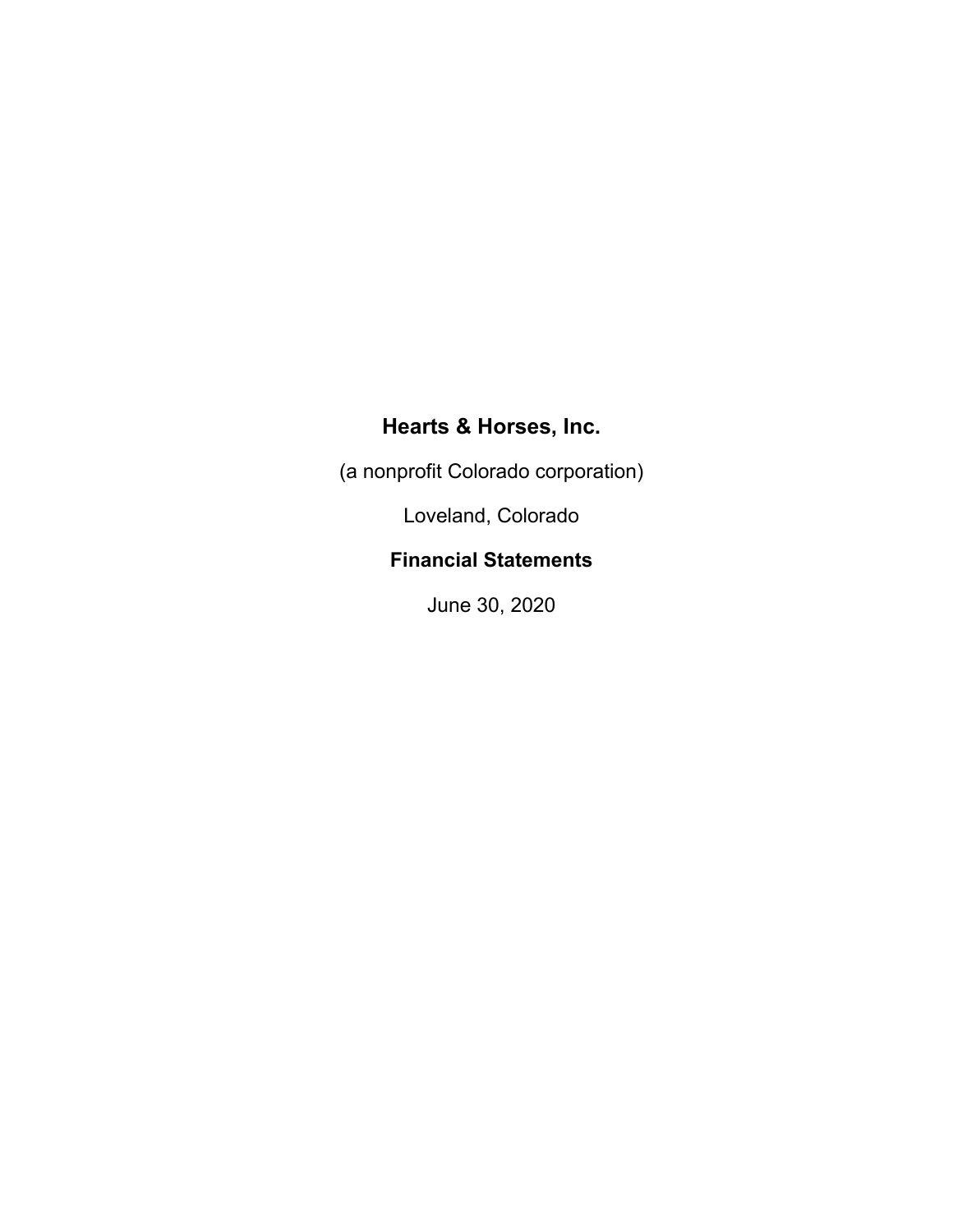## **Table of Contents**

| <b>Independent Accountant's Review Report</b>                       | Page 1     |
|---------------------------------------------------------------------|------------|
| <b>Statement of Financial Position</b><br>June 30, 2020             | Pages 2-3  |
| <b>Statements of Activities and Changes in Net Assets</b>           | Page 4     |
| <b>Statement of Functional Expenses</b><br>Year ended June 30, 2020 | Page 5     |
| <b>Statement of Cash Flows</b><br>Year ended June 30, 2020          | Page 6     |
| <b>Notes to Financial Statements</b>                                | Pages 7-15 |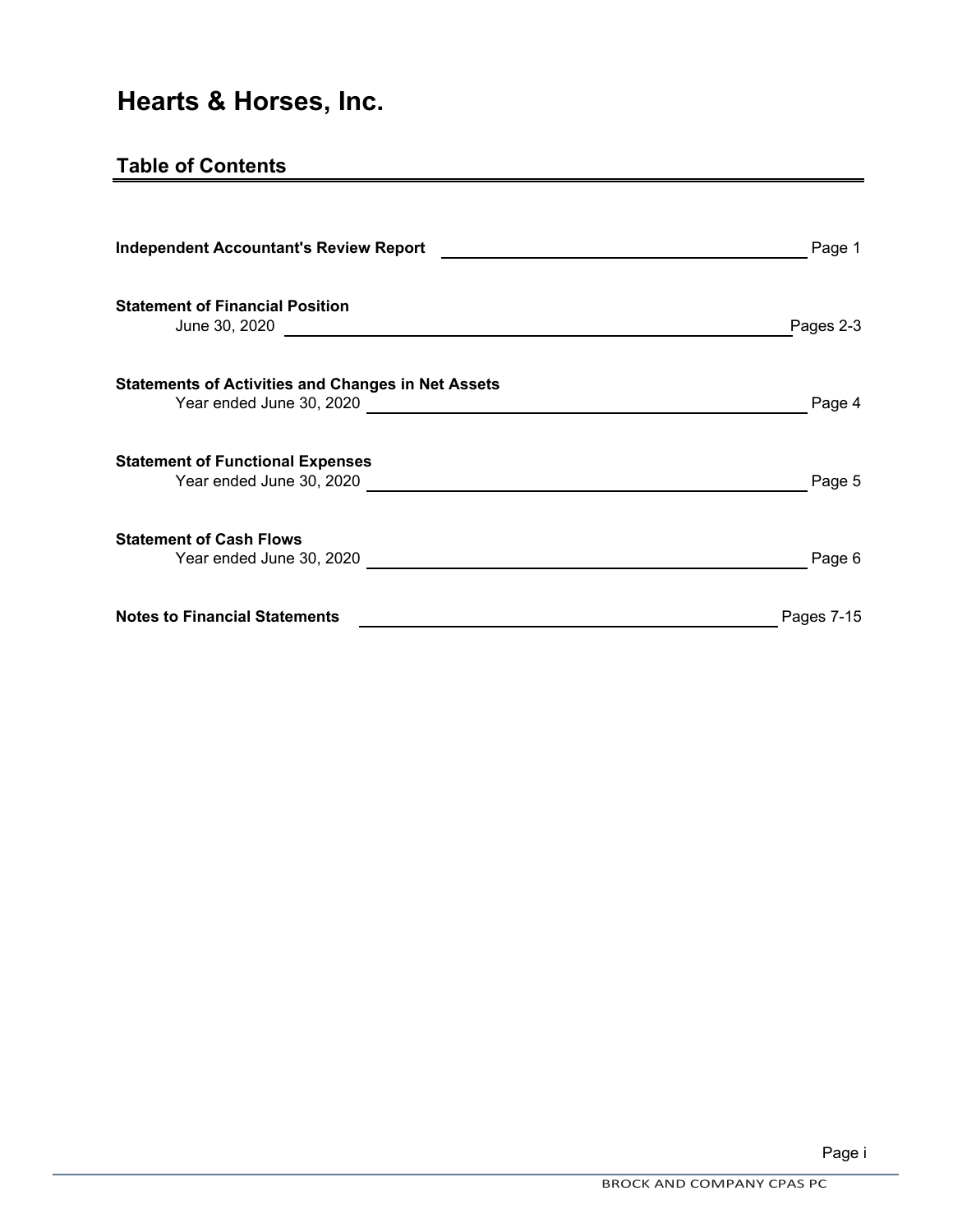



#### **Independent Accountant's Review Report**

To the Board of Directors Hearts & Horses, Inc. Loveland, Colorado

We have reviewed the accompanying financial statements of Hearts & Horses, Inc. (a nonprofit Colorado corporation), which comprise the statement of financial position as of June 30, 2020, and the related statements of activities and changes in net assets, functional expenses, and cash flows for the year then ended, and the related notes to the financial statements. A review includes primarily applying analytical procedures to management's financial data and making inquiries of the Organization's management. A review is substantially less in scope than an audit, the objective of which is the expression of an opinion regarding the financial statements as a whole. Accordingly, we do not express such an opinion.

#### **Management's Responsibility for the Financial Statements**

Management is responsible for the preparation and fair presentation of these financial statements in accordance with accounting principles generally accepted in the United States of America; this includes the design, implementation, and maintenance of internal control relevant to the preparation and fair presentation of financial statements that are free from material misstatement, whether due to fraud or error.

#### **Accountant's Responsibility**

Our responsibility is to conduct the review engagement in accordance with Statements on Standards for Accounting and Review Services promulgated by the Accounting and Review Services Committee of the AICPA. Those standards require us to perform procedures to obtain limited assurance as a basis for reporting whether we are aware of any material modifications that should be made to the financial statements for them to be in accordance with accounting principles generally accepted in the United States of America. We believe that the results of our procedures provide a reasonable basis for our conclusion.

#### **Accountant's Conclusion**

Based on our review, we are not aware of any material modifications that should be made to the accompanying financial statements in order for them to be in accordance with accounting principles generally accepted in the United States of America.

Broch and Company, CPAS, P.C.

Certified Public Accountants

Fort Collins, Colorado October 2, 2020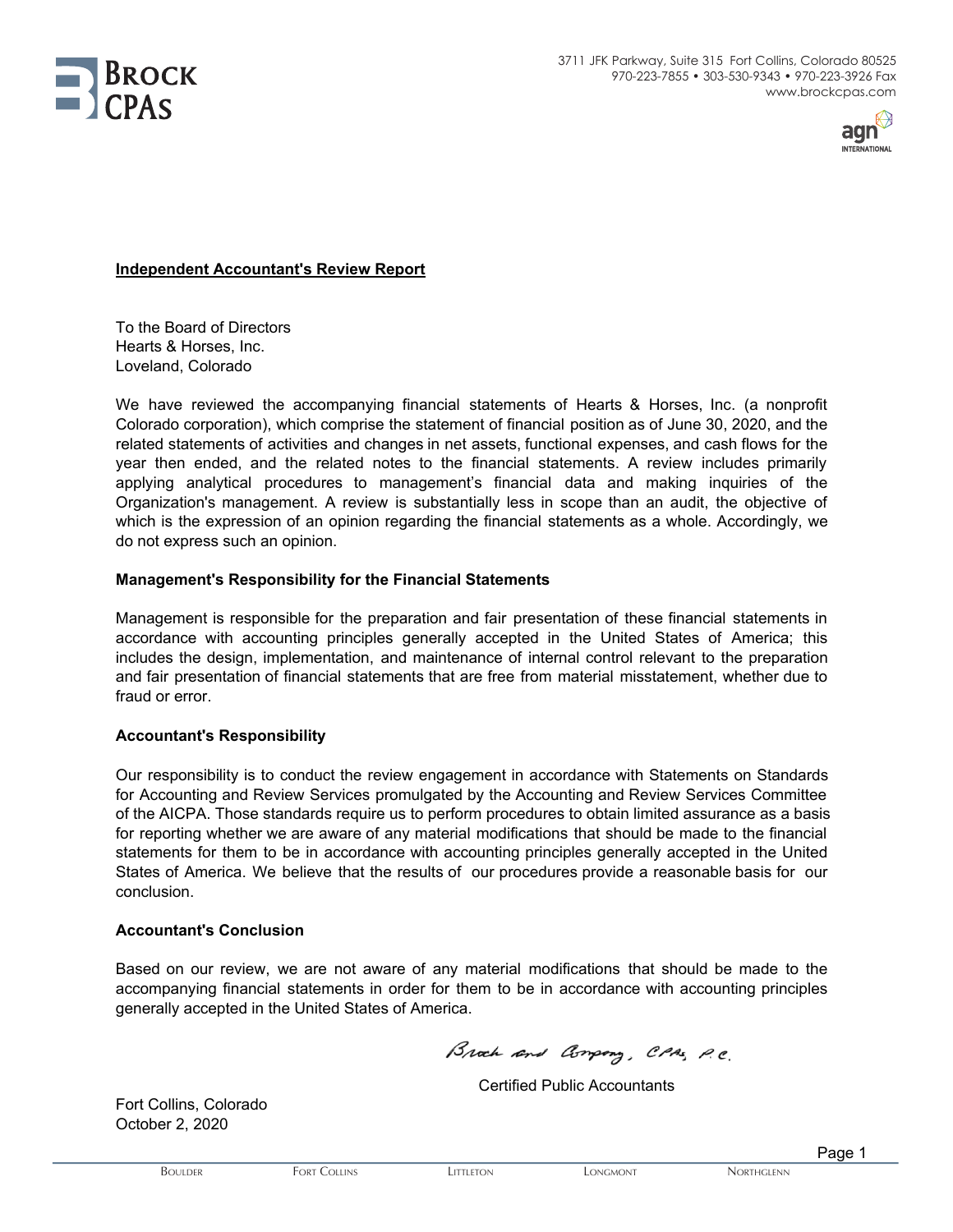### **Statement of Financial Position**

June 30, 2020

### **ASSETS**

| <b>Current Assets</b>                               |               |
|-----------------------------------------------------|---------------|
| Cash and cash equivalents                           | \$<br>871,284 |
| Investments                                         | 188,907       |
| Accounts receivable                                 | 5,684         |
| Inventory                                           | 3,678         |
| Total current assets                                | 1,069,553     |
| <b>Property and Equipment</b>                       |               |
| Land                                                | 185,154       |
| <b>Buildings</b>                                    | 1,665,692     |
| <b>Horses</b>                                       | 67,900        |
| <b>Furniture and fixtures</b>                       | 39,532        |
| Vehicles                                            | 69,907        |
| Equipment                                           | 1,939         |
| Construction in progress                            | 1,906,226     |
|                                                     | 3,936,350     |
| Less accumulated depreciation                       | (516,156)     |
| Net property and equipment                          | 3,420,194     |
| <b>Other Assets</b>                                 |               |
| Beneficial interest in assets held by The Community |               |
| Foundation of Northern Colorado                     | 70,339        |
| Investment, water shares                            | 73,389        |
| Total other assets                                  | 143,728       |
| <b>Total assets</b>                                 | 4,633,475     |

The accompanying Notes are an integral part of these financial statements **Page 2**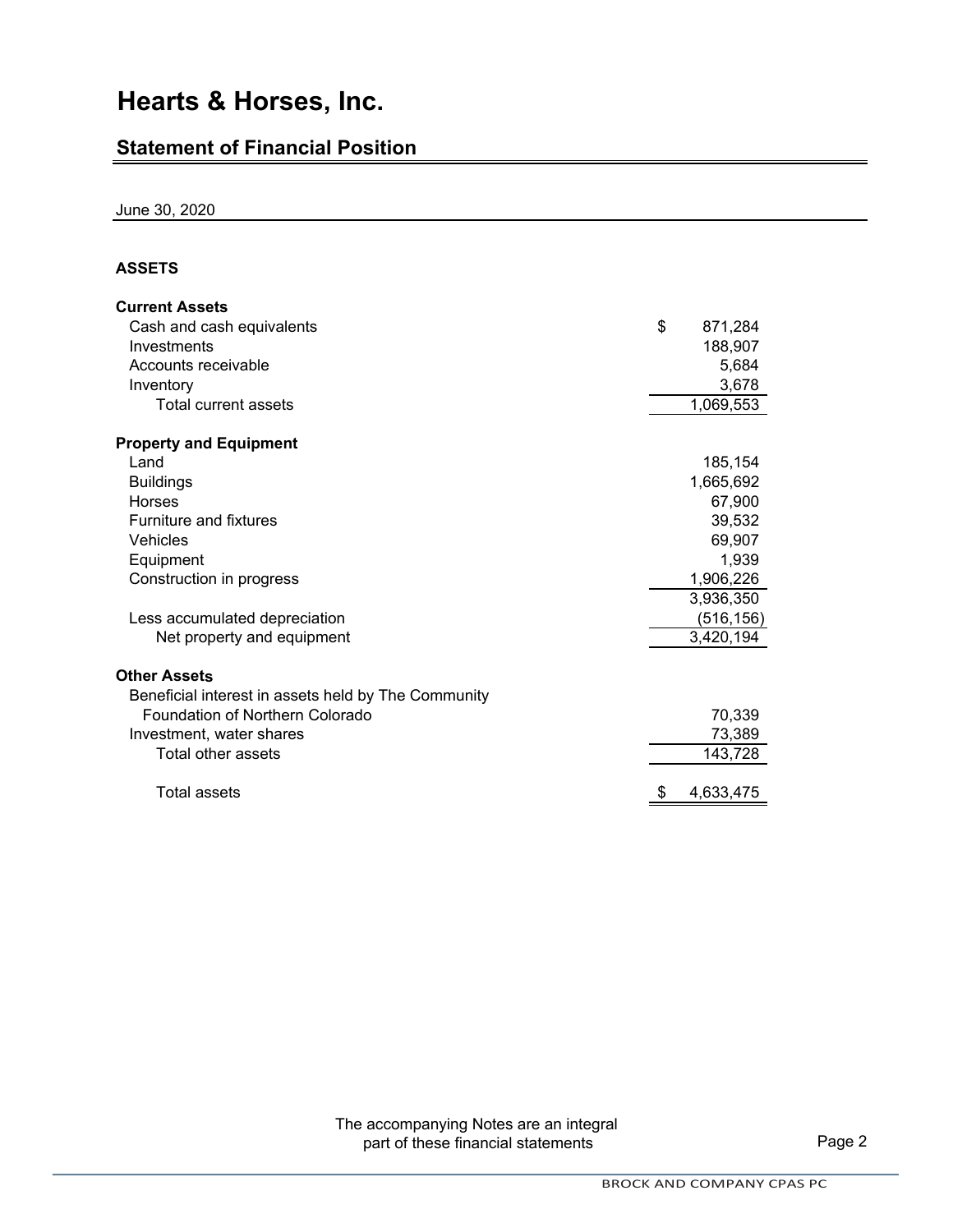## **Statement of Financial Position (continued)**

June 30, 2020

### **LIABILITIES AND NET ASSETS**

| <b>Current Liabilities</b>              |             |  |
|-----------------------------------------|-------------|--|
| Accounts payable                        | \$<br>4,050 |  |
| Accrued expenses                        | 44,989      |  |
| Deferred revenue                        | 12,500      |  |
| Note payable, current maturities        | 49,223      |  |
| <b>Total current liabilities</b>        | 110,762     |  |
| <b>Long-Term Liability</b>              |             |  |
| Note payable, net of current maturities | 62,677      |  |
| <b>Total liabilities</b>                | 173,439     |  |
| <b>Net Assets</b>                       |             |  |
| Without donor restrictions              |             |  |
| Undesignated                            | 3,582,392   |  |
| Board-designated, endowment             | 70,339      |  |
| Board-designated, reserves              | 595,000     |  |
| With donor restrictions                 | 212,305     |  |
| Total net assets                        | 4,460,036   |  |
|                                         |             |  |
| Total liabilities and net assets        | 4,633,475   |  |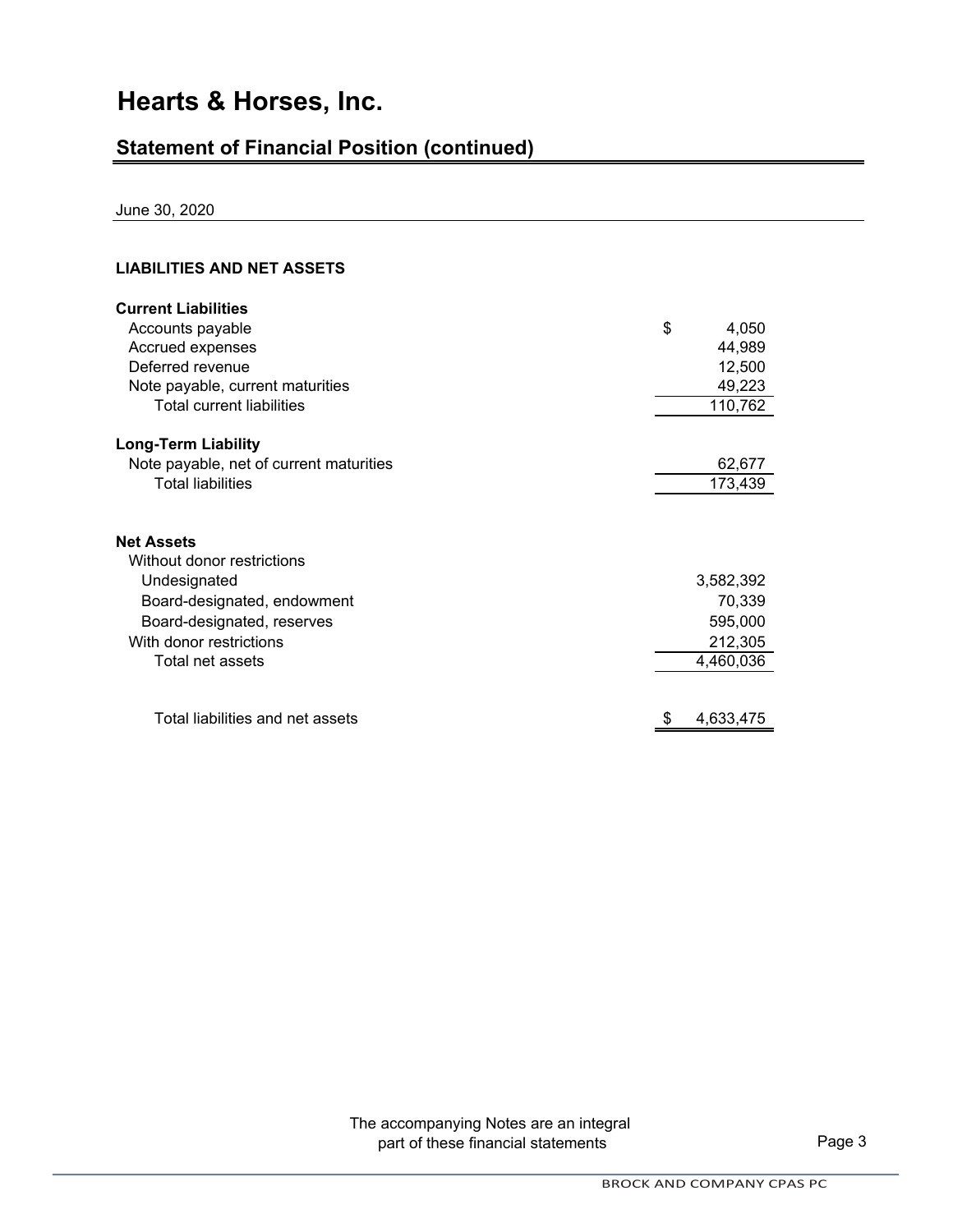## **Statements of Activities and Changes in Net Assets**

#### Year ended June 30, 2020

|                                                                     | <b>Without Donor</b><br><b>Restrictions</b> | <b>With Donor</b><br><b>Restrictions</b> | Total           |
|---------------------------------------------------------------------|---------------------------------------------|------------------------------------------|-----------------|
| <b>Support, Revenue, and Gains</b>                                  |                                             |                                          |                 |
| Contributions and grants                                            | \$<br>518,480                               | \$<br>27,131                             | \$<br>545,611   |
| In-kind contributions                                               | 81,283                                      |                                          | 81,283          |
| Program fees                                                        | 437,613                                     |                                          | 437,613         |
| Special event income                                                | 432,542                                     |                                          | 432,542         |
| Special event expenses                                              | (74, 563)                                   |                                          | (74, 563)       |
| Gift shop sales, net                                                | 11,714                                      |                                          | 11,714          |
| Interest and dividends                                              | 5,986                                       | 6,741                                    | 12,727          |
| Realized gain on investments                                        | 631                                         |                                          | 631             |
| Net assets released from restrictions                               | 22,259                                      | (22, 259)                                |                 |
| Total revenue and support                                           | 1,435,945                                   | 11,613                                   | 1,447,558       |
| <b>Functional Expenses and Losses</b><br><b>Functional Expenses</b> |                                             |                                          |                 |
| <b>Program Services</b>                                             | 1,140,965                                   |                                          | 1,140,965       |
| <b>Supporting Services</b>                                          |                                             |                                          |                 |
| General and administrative                                          | 113,775                                     |                                          | 113,775         |
| Fundraising                                                         | 57,747                                      |                                          | 57,747          |
| Total functional expenses                                           | 1,312,487                                   |                                          | 1,312,487       |
| <b>Losses</b>                                                       |                                             |                                          |                 |
| Unrealized loss on investments                                      | 1,220                                       | 4,799                                    | 6,019           |
| Loss on sale of assets                                              | 4,993                                       |                                          | 4,993           |
| Realized loss on investments                                        |                                             | 693                                      | 693             |
| <b>Total losses</b>                                                 | 6,213                                       | 5,492                                    | 11,705          |
| Total functional expenses and losses                                | 1,318,700                                   | 5,492                                    | 1,324,192       |
| <b>Change in Net Assets</b>                                         | 117,245                                     | 6,121                                    | 123,366         |
| Net Assets, Beginning of Year                                       | 4,130,486                                   | 206,184                                  | 4,336,670       |
| Net Assets, End of Year                                             | \$<br>4,247,731                             | \$<br>212,305                            | \$<br>4,460,036 |

The accompanying Notes are an integral part of these financial statements **Page 4**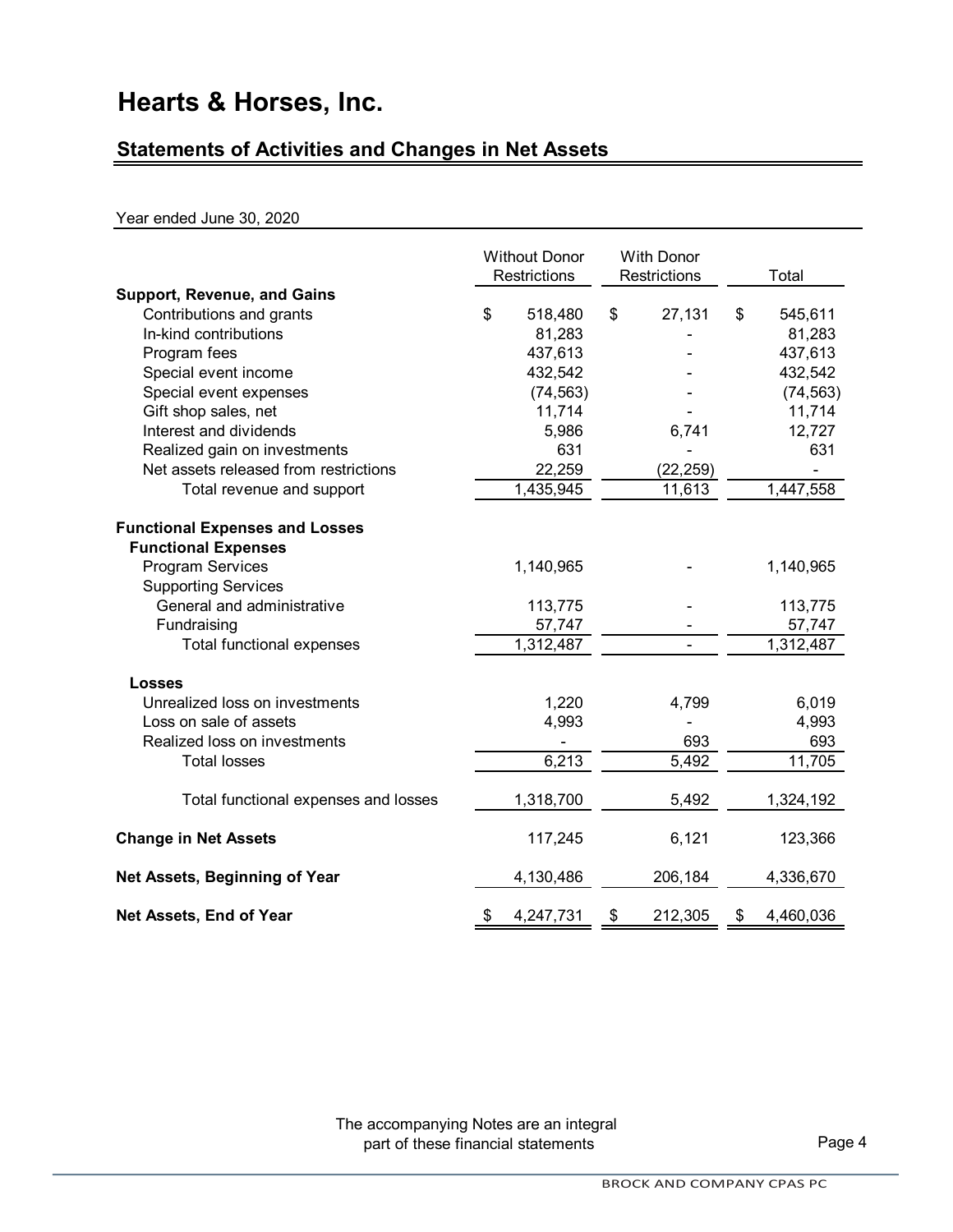#### **Statement of Functional Expenses**

#### Year ended June 30, 2020

|                                    |               |                    | <b>Program Services</b> |                 |              |                 | <b>Supporting Services</b> |                          |                 |
|------------------------------------|---------------|--------------------|-------------------------|-----------------|--------------|-----------------|----------------------------|--------------------------|-----------------|
|                                    | Changing      | <b>Therapeutic</b> |                         | <b>Therapy</b>  |              | <b>Total</b>    | <b>General and</b>         |                          | <b>Total</b>    |
|                                    | Leads         | Riding             | <b>Veterans</b>         | <b>Services</b> | Other        | <b>Programs</b> | Administrative             | <b>Fundraising</b>       | <b>Expenses</b> |
| Salaries                           | 196,495<br>\$ | 154,389<br>\$      | 51,463<br>\$            | \$14,035        | 51,463<br>\$ | 467,845<br>\$   | 76,025<br>\$               | 40,937<br>\$             | \$<br>584,807   |
| Payroll taxes and payroll expenses | 17.160        | 13,483             | 4,494                   | 1,226           | 4,494        | 40,857          | 6,639                      | 3,575                    | 51,071          |
| Total personnel                    | 213,655       | 167,872            | 55,957                  | 15,261          | 55,957       | 508,702         | 82,664                     | 44,512                   | 635,878         |
| Community support and scholarships | 148,445       | 108,658            | 46,075                  | 460             | 5,183        | 308,821         |                            | $\overline{\phantom{a}}$ | 308,821         |
| Equine and stable expenses         | 32,441        | 25,490             | 8,497                   | 2,317           | 8,497        | 77,242          |                            |                          | 77,242          |
| Repairs and maintenance            | 24,171        | 18,992             | 6,331                   | 1,727           | 6,331        | 57,552          | 7,848                      |                          | 65,400          |
| Insurance                          | 15,234        | 11,970             | 3,990                   | 1,088           | 3,990        | 36,272          | 4,946                      |                          | 41,218          |
| <b>Utilities</b>                   | 10,353        | 8,135              | 2,712                   | 740             | 2,712        | 24,652          | 3,361                      |                          | 28,013          |
| Programs and workshops             | 10,483        | 8,237              | 2,746                   | 749             | 2,746        | 24,961          |                            |                          | 24,961          |
| Professional fees                  | 4,522         | 3,553              | 1,184                   | 323             | 1,184        | 10,766          | 1,794                      | 5,383                    | 17,943          |
| Dues and subscriptions             | 3,967         | 3,117              | 1,039                   | 283             | 1,039        | 9,445           | 1,288                      |                          | 10,733          |
| <b>IT</b> services                 | 2,332         | 1,833              | 611                     | 167             | 611          | 5,554           | 926                        | 2,778                    | 9,258           |
| Bank and investment fees           | 1,073         | 843                | 281                     | 77              | 281          | 2,555           | 365                        | 3,163                    | 6,083           |
| Office expenses                    | 1,467         | 1,152              | 384                     | 105             | 384          | 3,492           | 1,459                      | 261                      | 5,212           |
| Volunteer expenses                 | 983           | 773                | 258                     | 70              | 258          | 2,342           |                            | 1,261                    | 3,603           |
| Vehicle and equipment expenses     | 1,241         | 977                | 326                     | 89              | 326          | 2,959           |                            |                          | 2,959           |
| Advertising                        | 921           | 724                | 241                     | 66              | 241          | 2,193           | 274                        | 274                      | 2,741           |
| Miscellaneous                      | 627           | 493                | 164                     | 45              | 164          | 1,493           | 398                        | 100                      | 1,991           |
| Postage                            | 102           | 82                 | 27                      |                 | 27           | 245             | 36                         | 15                       | 296             |
| Total expenses before depreciation | 472,017       | 362,901            | 130,823                 | 23,574          | 89,931       | 1,079,246       | 105,359                    | 57,747                   | 1,242,352       |
| Depreciation                       | 25,922        | 20,367             | 6,789                   | 1,852           | 6,789        | 61,719          | 8,416                      |                          | 70,135          |
| Total expenses                     | 497,939<br>S  | 383,268<br>\$      | 137,612<br>\$           | \$<br>25,426    | 96,720<br>\$ | \$1,140,965     | 113,775<br>\$              | 57,747<br>\$             | \$1,312,487     |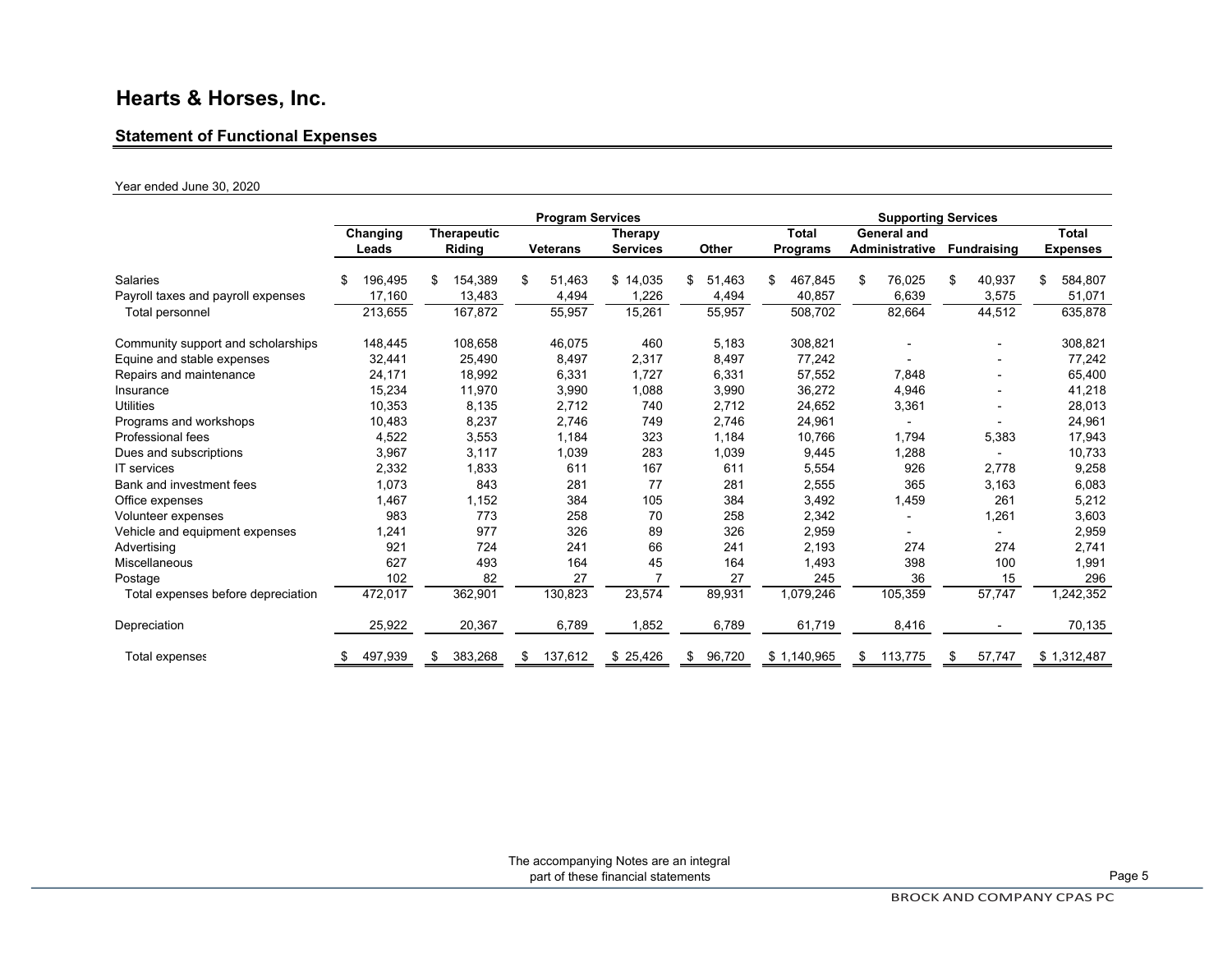### **Statement of Cash Flows**

Increase (Decrease) in Cash and Cash Equivalents

Year ended June 30, 2019

| <b>Cash Flows From Operating Activities</b>                  |               |
|--------------------------------------------------------------|---------------|
| Change in net assets                                         | \$<br>123,366 |
| Adjustments to reconcile change in net assets                |               |
| to net cash provided by operating activities                 |               |
| Depreciation                                                 | 70,135        |
| In-kind contributions of construction costs and other assets | (46, 503)     |
| Realized loss on investments                                 | 62            |
| Unrealized loss on investments                               | 6,019         |
| Reinvested dividends                                         | 1,798         |
| Loss on sale of property and equipment                       | 4,993         |
| Increase (decrease) from changes in assets and liabilities   |               |
| Accounts receivable                                          | 3,151         |
| Pledge receivable                                            | 204,100       |
| Inventory                                                    | (1,968)       |
| Accounts payable                                             | (248, 626)    |
| Accrued expenses                                             | 14,428        |
| Deferred revenue                                             | (7,900)       |
| Net cash provided by operating activities                    | 123,055       |
| <b>Cash Flows From Investing Activities</b>                  |               |
| Proceeds from sale of investments                            | 13,591        |
| Purchases of investments                                     | (23, 049)     |
| Proceeds from sale of property and equipment                 | 9,700         |
| Purchases of property and equipment                          | (69, 573)     |
| Transfers to board designated endowment                      | (60, 500)     |
| Net cash used by investing activities                        | (129, 831)    |
| <b>Cash Flows From Financing Activities</b>                  |               |
| Borrowings on long term debt                                 | 111,900       |
| Net cash provided by financing activities                    | 111,900       |
| Net Increase in Cash and Cash Equivalents                    | 105,124       |
| Cash and Cash Equivalents, Beginning of Year                 | 766,160       |
| <b>Cash and Cash Equivalents, End of Year</b>                | \$<br>871,284 |

The accompanying Notes are an integral part of these financial statements **Page 6**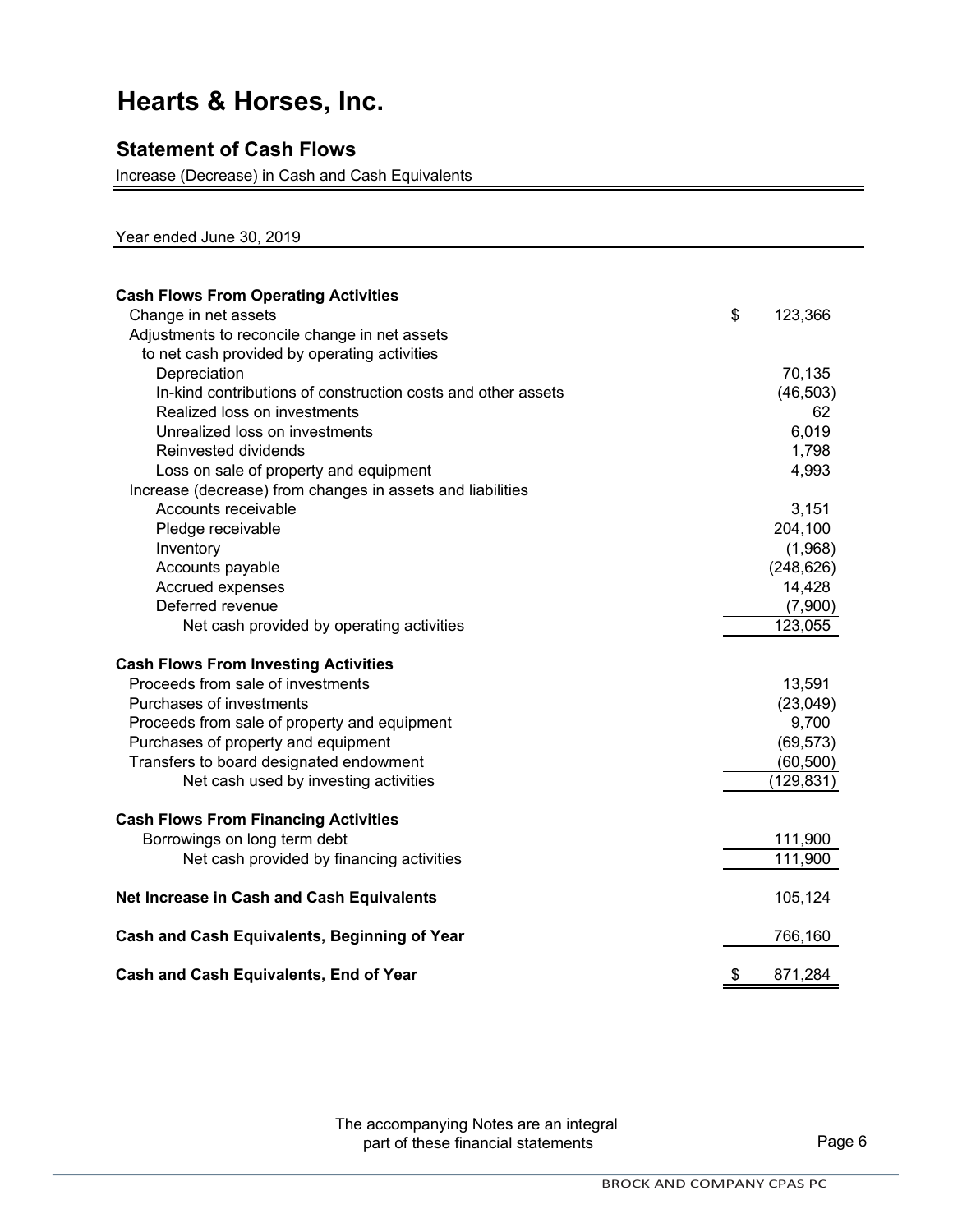### **Notes to Financial Statements**

June 30, 2020

#### **Note 1 - Nature of Activities and Summary of Significant Accounting Policies**

*Nature of Activities* . Hearts & Horses, Inc. ("the Organization") is a nonprofit organization that was incorporated in Colorado in 1997. Its mission is to promote the physical, cognitive, emotional, and social well-being of people with special needs through equine assisted activities and therapies.

Hearts & Horses provides a variety of therapeutic and educational programs designed to inspire emotional, cognitive, social, and physical growth through interactive and engaging activities with horses, which include:

*Changing Leads* - Our largest program at Hearts & Horses, the Changing Leads Program is designed to help youth-at-risk find friendship, develop trust and form a deep connection through partnering with a horse. The program focuses on teaching transferable skills to enhance personal, school, family, and community relationships through Equine Facilitated Learning.

*Therapeutic/Adaptive Riding* - Taught by specially trained instructors certified by the Professional Association of Therapeutic Horsemanship International (PATH Intl), therapeutic/adaptive riding lessons develop horseback riding skills in individuals with disabilities. The goal of adaptive riding lessons is for each client to reach his/her highest level of independence in mounted and non-mounted equine activities.

*Hearts & Horses for Heroes (Veterans) Program* - Hearts & Horses for Heroes is designed specifically for our service personnel and Veterans of every era and helps participants heal and grow by restoring the wisdom of their mind, body and spirit through their interactions with horses, each other, and the natural world. This innovative program improves coping skills and confidence, decreases isolation and builds trust, self-control and social skills through Equine Facilitated Learning.

*Therapy Services* - A direct medical treatment that may incorporate equine movement, nonmounted activities and the equestrian environment, Hippotherapy (HPOT) refers to how occupational therapy, physical therapy, and speech language pathology professionals use evidence-based practice and clinical reasoning in the purposeful manipulation of equine movement to engage sensory, neuromotor and cognitive systems to achieve functional outcomes. In conjunction with the affordances of the equine environment and other treatment strategies, hippotherapy is part of a patient's integrated plan of care. Hippotherapy is derived from the Greek word "hippos," meaning horse.

*Use of Estimates* . The preparation of financial statements in conformity with accounting principles generally accepted in the United States of America requires management to make estimates and assumptions that affect certain reported amounts and disclosures. Accordingly, actual results could differ from those estimates.

*Basis of Accounting* . The financial statements of the Organization have been prepared on the accrual basis of accounting and, accordingly, reflect all significant receivables, payables, and other liabilities.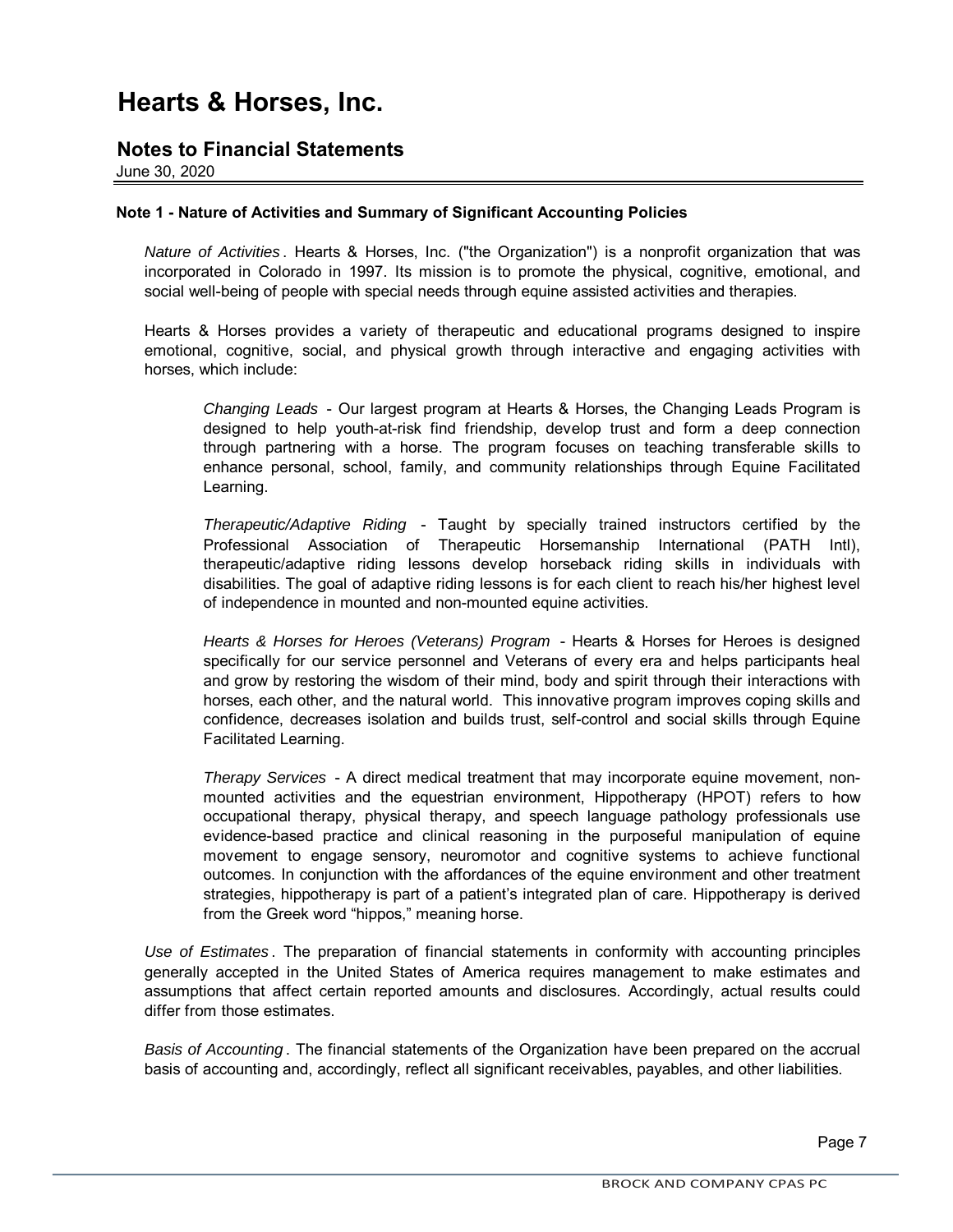### **Notes to Financial Statements**

June 30, 2020

#### **Note 1 - Nature of Activities and Summary of Significant Accounting Policies (continued)**

*Future Accounting Pronouncement.* During May 2020, the Financial Accounting Standards Board issued ASU No. 2020-05, which allowed for the delay of implementing ASU No. 2014-09 (Topic 606) - *Revenue from Contracts With Customers* . Topic 606 provides guidance for revenue recognition that superseded previous guidance. The pronouncement was originally required to be implemented July 1, 2019. Under ASU 2014-09, revenue will be recognized when promised goods or services are transferred to customers in an amount that reflects the consideration to which the Organization expects to be entitled in exchange for those goods and services. Management has not determined the effects of the adoption of the pronouncement. The new pronouncement requires substantially expanded disclosures for contract assets and liabilities.

*Net Asset Classification.* The Organization distinguishes between contributions received for each net asset category in accordance with donor-imposed restrictions. The Organization complies with established standards for external reporting by not-for-profit organizations, which requires that resources be classified for reporting purposes into two net asset categories according to externally (donor) imposed restrictions. The two net asset categories are as follows:

*Net Assets Without Donor Restrictions.* Net assets that are not subject to donor-imposed restrictions and may be expended for any purpose in performing the primary objectives of the organization. These net assets may be used at the discretion of the Organization's management and the board of directors.

*Net Assets With Donor Restrictions.* Net assets subject to stipulations imposed by donors, and grantors. Some donor restrictions are temporary in nature; those restrictions will be met by actions of the Organization or by the passage of time. Other donor restrictions are perpetual in nature, where by the donor has stipulated the funds be maintained in perpetuity.

Donor restricted contributions are reported as increases in net assets with donor restrictions. When a restriction expires, net assets are reclassified from net assets with donor restrictions to net assets without donor restrictions in the statements of activities.

*Functional Allocation of Expenses* . Direct expenses have been allocated to the applicable program for which the expenses were incurred. Indirect expenses have been allocated among program, general and administrative, and fundraising activities based on estimated relative usage of resources attributable to these activities.

*Cash and Cash Equivalents* . The Organization considers all highly liquid investments, including demand deposits and money market funds, with a maturity of three months or less, to be cash equivalents. The carrying value of cash and cash equivalents approximates fair value because of the short maturities of those financial instruments.

*Investments* . The Organization's investments are stated at fair value. Fair value is the price that would be received to sell an asset or paid to transfer a liability in an orderly transaction between market participants at the measurement date. The Organization's management determines the valuation policies utilizing information provided by the investment advisors and custodians.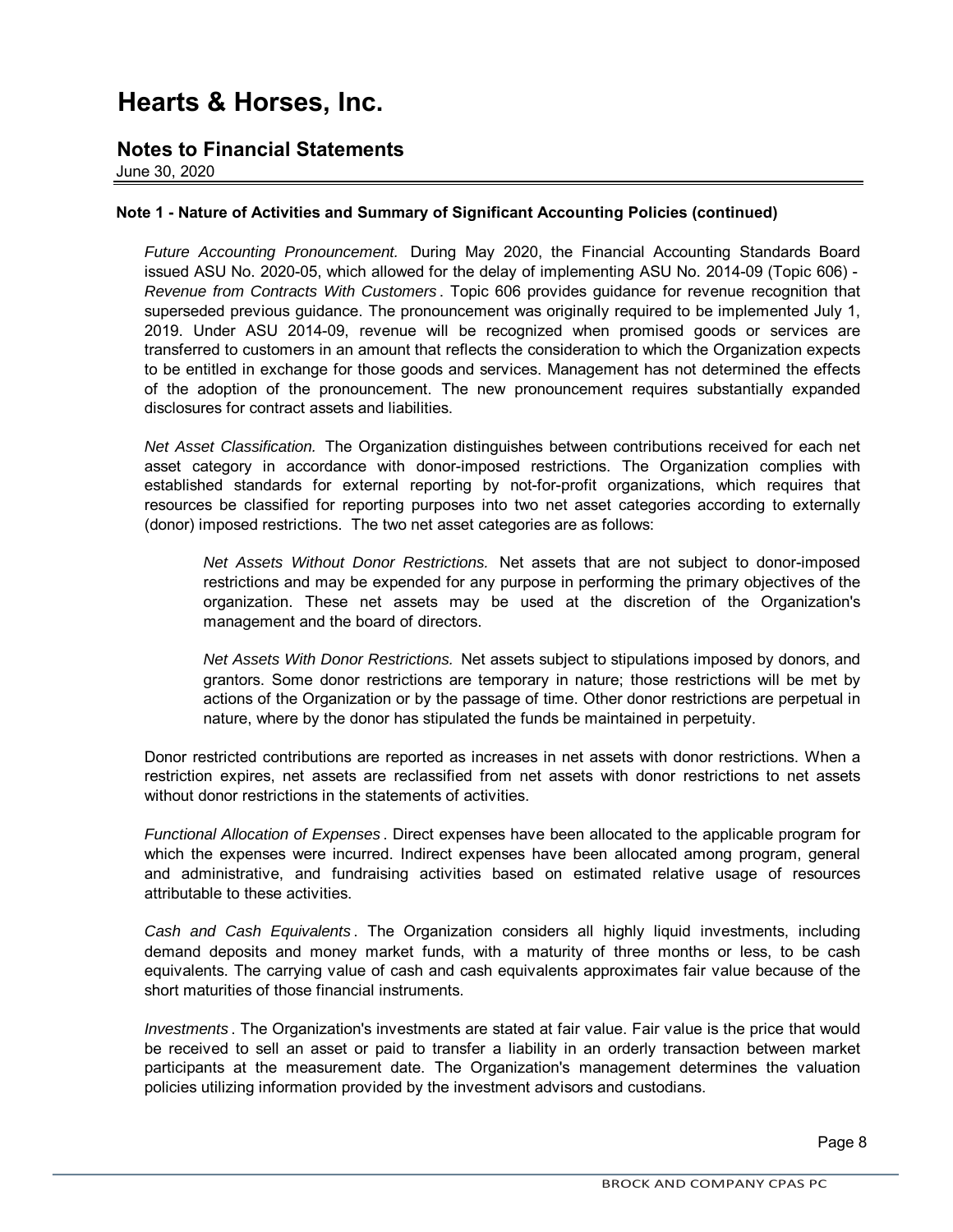### **Notes to Financial Statements**

June 30, 2020

#### **Note 1 - Nature of Activities and Summary of Significant Accounting Policies (continued)**

Water shares are reported at cost. While there are generally transactions in the shares most years, the shares are not considered to be actively traded. Accordingly, management does not believe the fair value is readily determinable.

Unrealized gains and losses are included in the change in net assets in the accompanying statements of activities. Investment income and gains restricted by donors are reported as increases in net assets without donor restrictions if the restrictions are met (either a stipulated time period ends or a purpose restriction is accomplished) in the reporting period in which the income and gains are recognized.

*Fair Value Measurements* . The Organization reports using fair value measurements, which requires enhanced disclosures about investments that are measured and reported at fair value and establishes a framework for measuring fair value. The framework provides a fair value hierarchy that prioritizes the inputs to valuation techniques used to measure fair value. The hierarchy gives the highest priority to unadjusted quoted prices in active markets for identical assets or liabilities (Level 1 measurements) and the lowest priority to unobservable inputs (Level 3 measurements). The three levels of the fair value hierarchy are described below:

- Level 1 Inputs to the valuation methodology are unadjusted quoted prices for identical assets or liabilities in active markets that the Organization has the ability to access.
- Level 2 Inputs to the valuation methodology include:
	- Quoted prices for similar assets or liabilities in active markets;
	- Quoted prices for identical or similar assets or liabilities in inactive markets;
	- Inputs other than quoted prices that are observable for the asset or liability;
	- data by correlation or other means. - Inputs that are derived principally from or corroborated by observable market

If the asset or liability has a specified (contractual) term, the Level 2 input must be observable for substantially the full term of the asset or liability.

Level 3 Inputs to the valuation methodology are unobservable and significant to the fair value measurement.

The asset's or liability's fair value measurement level within the fair value hierarchy is based on the lowest level of any input that is significant to the fair value measurements. Valuation techniques used need to maximize the use of observable inputs and minimize the use of unobservable inputs.

Following is a description of the valuation methodologies used for assets measured at fair value. There have been no changes in the methodologies used at June 30, 2020.

*Mutual Funds.* Valued at the quoted net asset value of shares/units held by the Organization at year end.

Page 9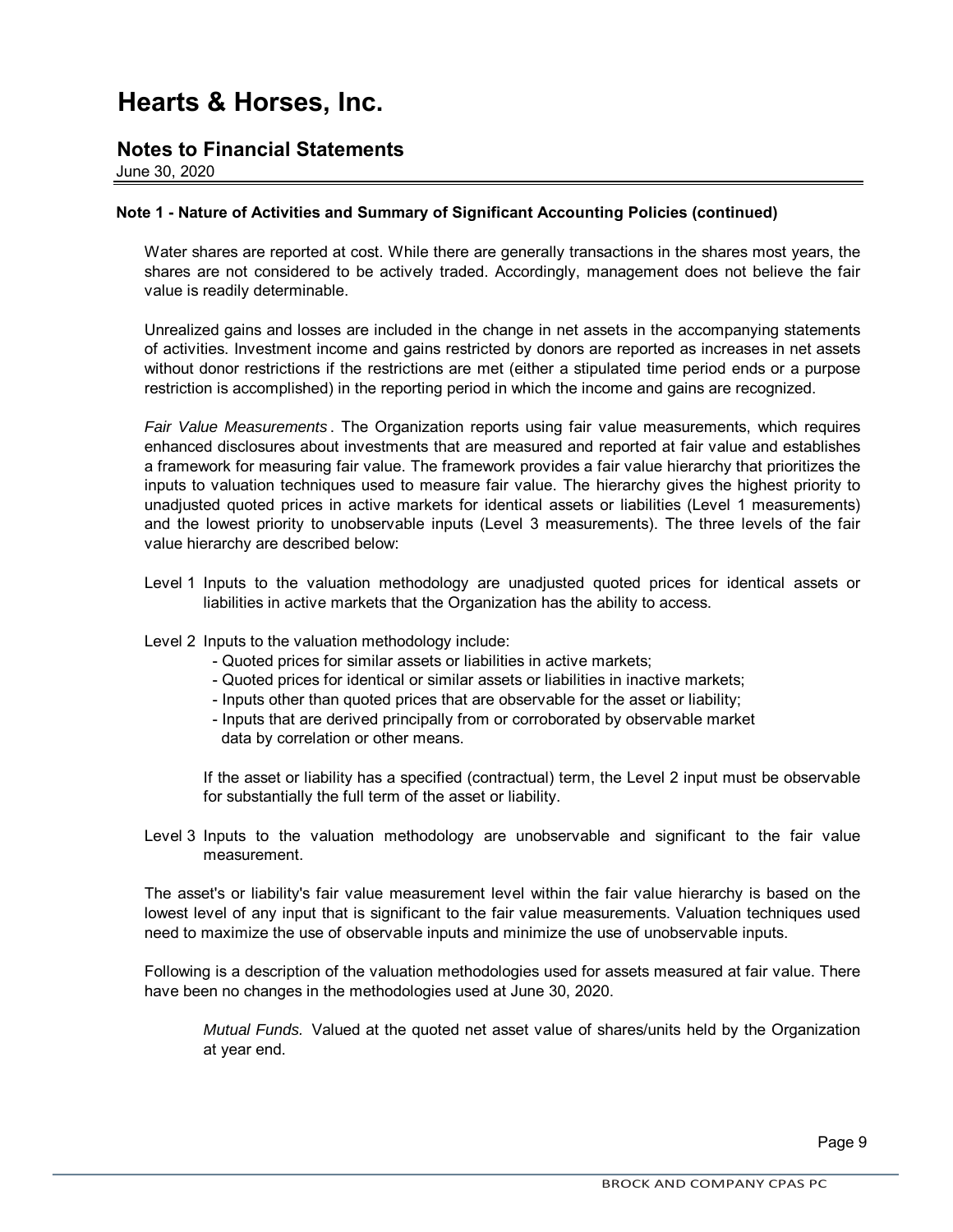### **Notes to Financial Statements**

June 30, 2020

#### **Note 1 - Nature of Activities and Summary of Significant Accounting Policies (continued)**

*Beneficial Interest in Assets Held by The Community Foundation of Northern Colorado.* Valued at the net asset value ("NAV") of units held by the Organization at year end. The NAV, as provided by The Community Foundation of Northern Colorado (the Foundation), is used as a practical expedient to estimate fair value. The NAV is based on the fair value of the underlying investments held by the Foundation less its liabilities. This practical expedient is not used when it is determined to be probable that the Foundation will sell the investment for an amount different than the reported NAV.

The methods described above may produce a fair value calculation that may not be indicative of net realizable value or reflective of future fair values. Furthermore, while the Organization believes its valuation methods are appropriate and consistent with other market participants, the use of different methodologies or assumptions to determine the fair value of certain financial instruments could result in a different fair value measurement at the reporting date.

In general, investments are exposed to various risks, such as interest rate, credit and overall market volatility risk. Due to the level of risk associated with certain investments, it is reasonably possible that changes in the values of the investments will occur in the near term and that such changes could materially affect the investment balances and the amounts reported in the statements of financial position.

*Promises to Give* . Unconditional promises to give (pledges) are recognized as revenues in the period received. Pledges receivable are recorded at the amount the Organization expects to receive, allowing for estimated uncollectible pledges. The allowance for uncollectible pledges is estimated based on management's review of specific pledges outstanding. Conditional promises to give are recognized when the conditions on which they depend are substantially met.

*Accounts Receivable* . Accounts receivable consist primarily of amounts due from participants of the programs. The allowance method is used to determine the uncollectible amounts. The allowance is based upon historical experience, assessment of the current economic environment, and analysis of subsequent events. As of June 30, 2020, no allowance was provided as management believed all accounts to be substantially collectible.

*Merchandise Inventory.* Inventory consists of small items such as clothing and water bottles, and is stated at the lower of cost (first-in, first-out method) or market.

*Property and Equipment* . It is the Organization's policy to capitalize property and equipment at cost for purchases over \$500, while repair and maintenance items are charged to expense. Donations of property and equipment are capitalized at their estimated fair value at the date of gift. Such donations are reported as unrestricted contributions unless the donor has restricted the donated asset to a specific purpose. Depreciation expense for the year ended June 30, 2019 was \$70,135.

*Construction in Progress and Subsequent Event.* Costs associated with the construction of a new building have been capitalized as construction in progress. As of June 30, 2020, the building was not yet placed in service because the Certificate of Occupancy had not been issued. Construction was substantially complete at June 30, 2020 and the Certificate of Occupancy was issued in August 2020.

Page 10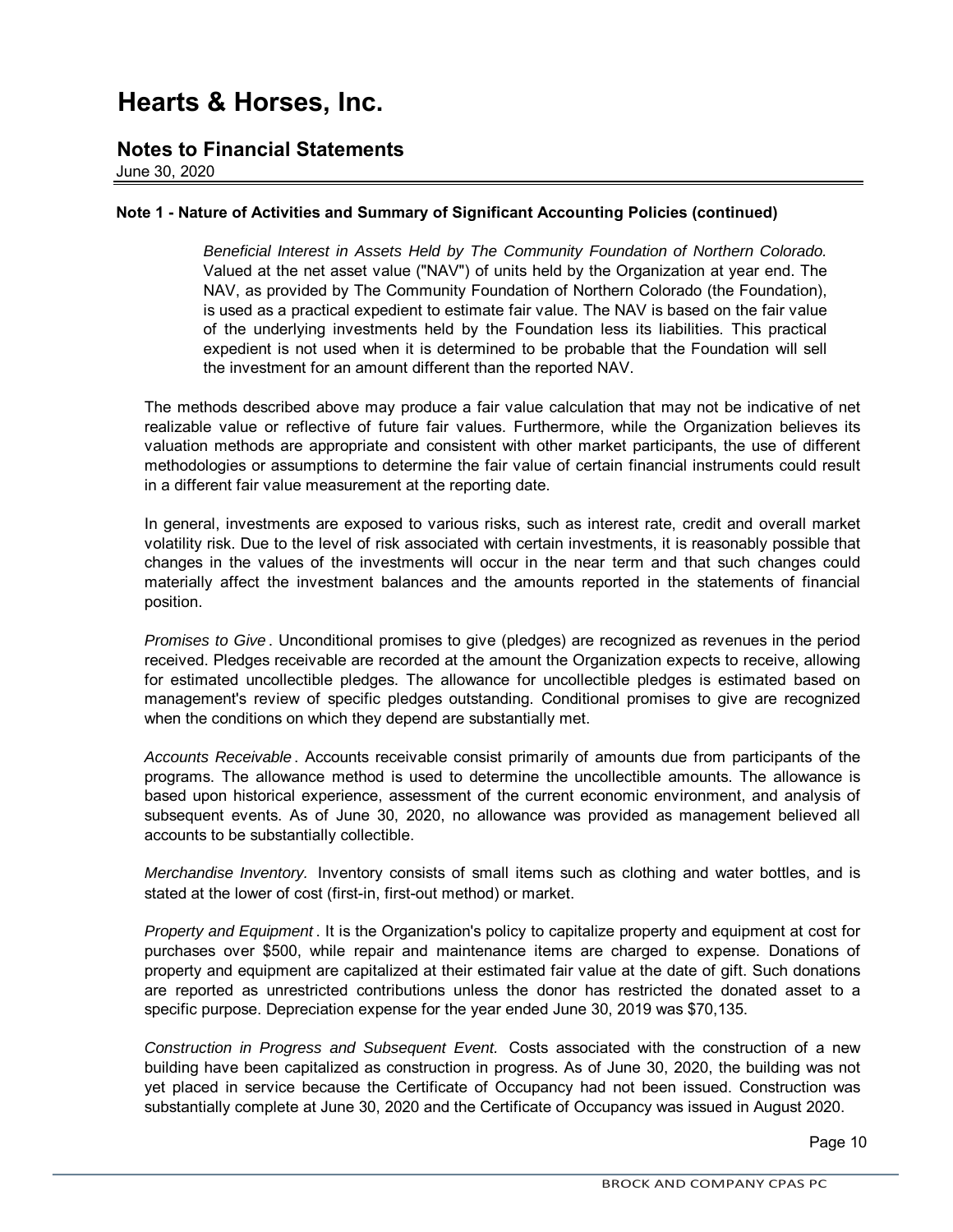### **Notes to Financial Statements**

June 30, 2020

#### **Note 1 - Nature of Activities and Summary of Significant Accounting Policies (continued)**

Property and equipment are depreciated using the straight-line method over the estimated useful lives of the assets. In general, asset lives are as follows:

|                        | Life in Years |
|------------------------|---------------|
| <b>Buildings</b>       | $7 - 30$      |
| <b>Horses</b>          | $3 - 15$      |
| Furniture and fixtures | $3 - 10$      |
| <b>Vehicles</b>        | $4 - 7$       |
| Equipment              | $3 - 7$       |

*Impairment of Long-lived Assets* . In the event that facts and circumstances indicate that property and equipment, or other assets, may be impaired, an evaluation of recoverability would be performed. If an evaluation is required, the estimated future undiscounted cash flows associated with the asset are compared to the asset's carrying amount to determine if a write-down to market value would be necessary. No impairment losses were recorded during the years ended June 30, 2020.

*Program Fee Revenue* . Payments received for client services that are reciprocal in nature are deferred and recognized as services are rendered.

*Contributions* . Contributions are recognized when the promise to give is received. Donor-restricted contributions are reported as increases in net assets with donor restrictions. When a restriction expires, net assets with donor restrictions reclassified to net assets without donor restrictions. Contributions and grants that are restricted by the donor or grantor are reported as increases in net assets without donor restrictions if the restrictions expire in the fiscal year in which the contributions are recognized.

*Contributed Services* . Contributed services are recognized if the services received satisfy the criteria for recognition. The contributions of services are recognized if services received (a) create or enhance non-financial assets or (b) require specialized skills that are provided by individuals possessing those skills and would typically need to be purchased if not provided by donation. Total donated professional services for the year ended June 30, 2020 consisted of veterinary services totaling \$3,719.

*Income Taxes.* Hearts & Horses, Inc. is a nonprofit corporation exempt from income taxes as described in Section 501(c)(3) of the Internal Revenue Code and is classified by the Internal Revenue Service as other than a private foundation. Accordingly, no provision for income taxes has been made.

The Organization utilizes the provisions of ASC 740, pertaining to accounting for uncertainty in income taxes. The pronouncement requires the use of a more-likely-than-not recognition criteria before and separate from the measurement of a tax position. An entity shall initially recognize the financial statement effects of a tax position when it is more likely than not, based on the technical merits, that the position will be sustained upon examination. With respect to the Organization, this would primarily relate to the determination of unrelated business taxable income and to the maintenance of its tax exempt status.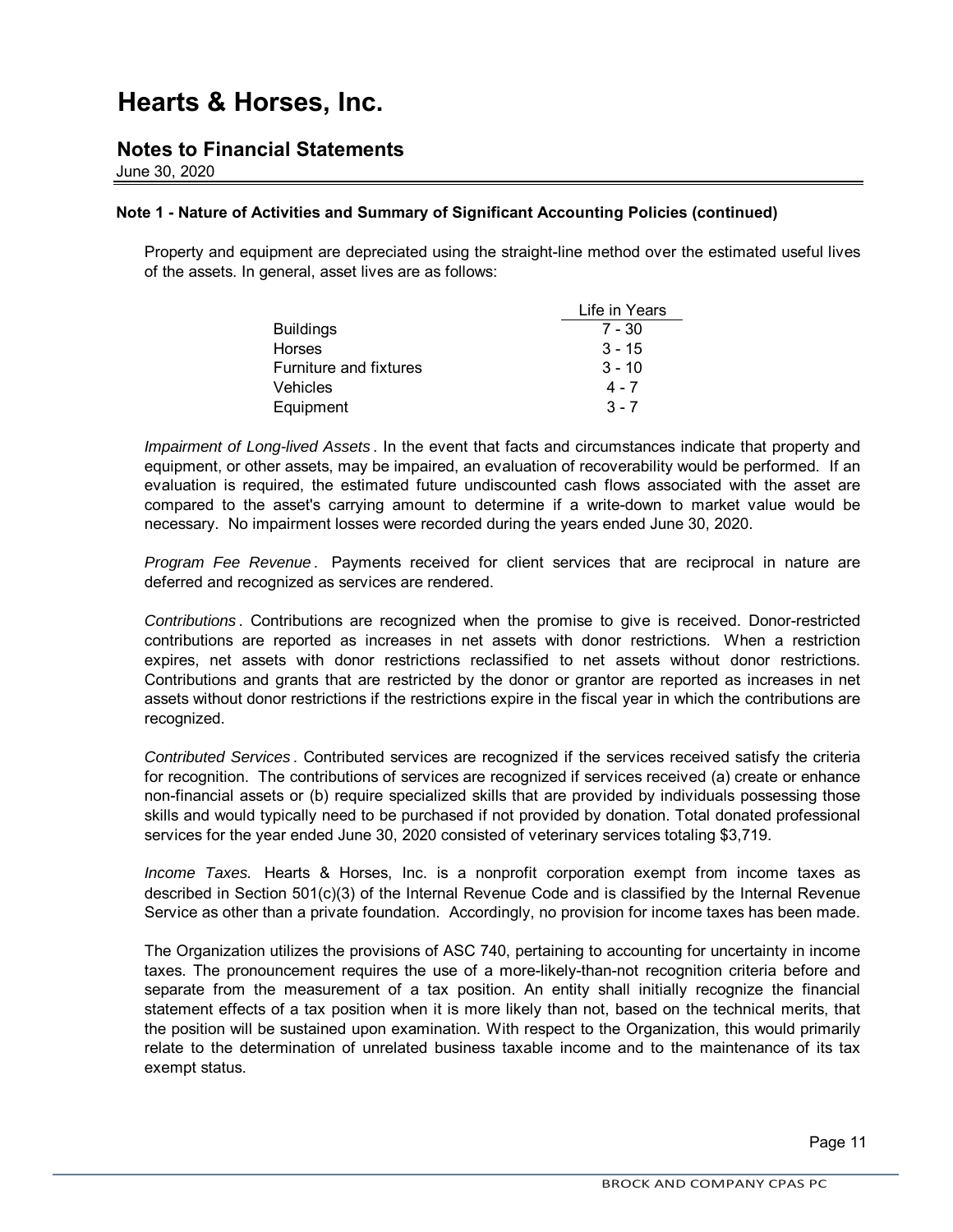### **Notes to Financial Statements**

June 30, 2020

#### **Note 1 - Nature of Activities and Summary of Significant Accounting Policies (continued)**

Management has evaluated the adopted policies and procedures that have been implemented to provide assurance that income is properly characterized and activities that jeopardize its tax exempt status are within limits established under existing tax code and regulations. Management has determined the effects of uncertain tax positions are not material to the Organization for recognition or disclosure in the accompanying financial statements and, accordingly, no income tax liability has been recorded for uncertain income tax positions in the accompanying financial statements.

Income taxes for the years ended June 30, 2017 through the current year are open for examination. Penalties and interest may be assessed on income taxes that are delinquent.

*Advertising Costs* . The Organization expenses all advertising costs as incurred. Advertising expenses were approximately \$2,741 for the year ended June 30, 2020.

*Subsequent Events.* The Organization evaluates events and transactions occurring subsequent to the date of the financial statements for matters requiring recognition or disclosure in the financial statements. The accompanying financial statements consider events through October 2, 2020, the date at which the financial statements were available for release.

#### **Note 2 - Availability and Liquidity**

The following represents the Organization's financial assets for the years ended June 30, 2020:

|                                    |     | Amount    |
|------------------------------------|-----|-----------|
| Cash and cash equivalents          | \$. | 871,284   |
| Investments                        |     | 259,246   |
| Accounts receivable                |     | 5,684     |
| Total financial assets             |     | 1,136,214 |
|                                    |     |           |
| Less amounts not available to be   |     |           |
| used within one year               |     |           |
| Board-designated endowments        |     | 70,339    |
| Board-designated reserves          |     | 595,000   |
| Net assets with donor restrictions |     | 212,305   |
|                                    |     | 877.644   |
| Financial assets available to meet |     |           |
| general expenditures, current      |     | 258.570   |

The Organization's financial policy is to maintain financial assets in reserves to meet three months of operating expenses, as defined in the policy. If necessary, the Board of Directors must approve any recommendation and withdrawal requests from the reserves. The reserves set by the Board at June 30, 2020 would meet approximately six months of operating expenses.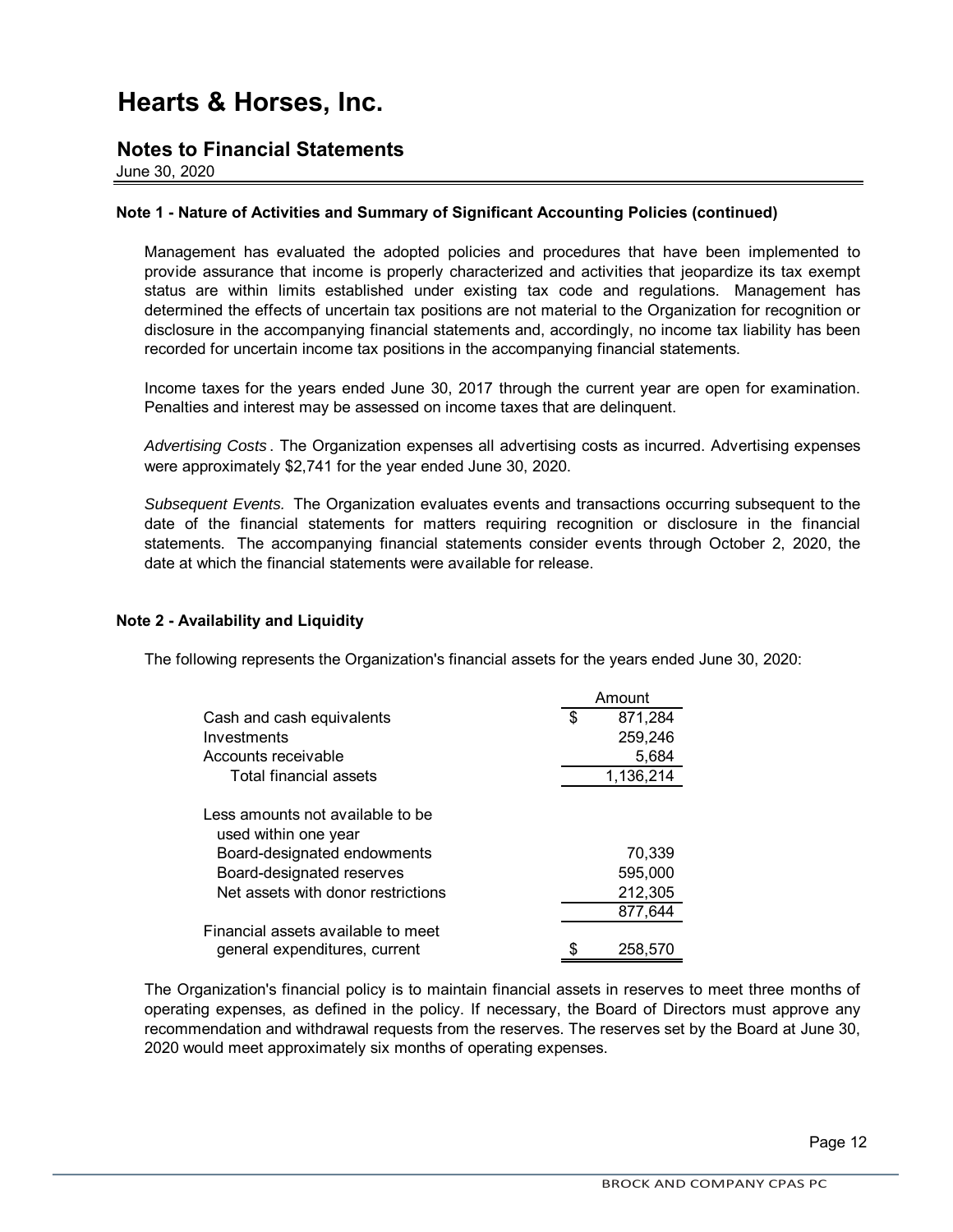### **Notes to Financial Statements**

June 30, 2020

#### **Note 3 - Fair Value Measurements and Investments**

The following table sets forth by level, within fair value hierarchy, the Organization's investments, at fair value, as of June 30, 2020:

|                         | Level 1      | Level 2                  |    | Level 3 | Total        |
|-------------------------|--------------|--------------------------|----|---------|--------------|
| Mutual funds            |              |                          |    |         |              |
| Large cap               | \$<br>56,288 | \$<br>$\blacksquare$     | S  |         | \$<br>56,288 |
| International           | 56,762       | $\overline{\phantom{0}}$ |    |         | 56,762       |
| Intermediate bonds      | 38,475       |                          |    |         | 38,475       |
| <b>Emerging markets</b> | 19,129       | $\blacksquare$           |    |         | 19,129       |
| Short-term bonds        | 9,537        | ۰                        |    |         | 9,537        |
| Exchange traded funds   | 8,716        | $\overline{\phantom{0}}$ |    |         | 8,716        |
| Total mutual funds      | 188,907      |                          | £. |         | 188,907      |
|                         |              |                          |    |         |              |

Other investments

Investments measured at net asset value

Beneficial interest in assets held by The

| <b>Community Foundation of Northern Colorado</b> | 70.339 |
|--------------------------------------------------|--------|
|                                                  |        |

Total assets valued at fair value

*Changes in Fair Value Levels* . The availability of observable market data is monitored to assess the appropriate classification of financial instruments within the fair value hierarchy. Changes in economic conditions or model-based valuation techniques may require the transfer of financial instruments from one fair value level to another. In such instances, the transfer is reported at the beginning of the reporting period.

The Organization has evaluated the significance of transfers between levels based upon the nature of the financial instruments and size of the transfer relative to total net assets available for benefits. For the year ended June 30, 2020, there were no significant transfers in or out of fair value levels.

Investment income consisted of the following for the year ended June 30, 2020:

|                                   | Amount  |
|-----------------------------------|---------|
| Investment interest and dividends | 12,727  |
| Realized gain on investments      | 693     |
| Unrealized loss on investments    | (6,019) |
| Investment management fees        | (1,555) |
| Net investment income             | 5.846   |

#### **Note 4 - Line of Credit, Note Payable, and Subsequent Event**

The Organization had a \$50,000 line of credit with the Bank of Colorado with no outstanding borrowings at June 30, 2020. The agreement matured in August 2020 and was renewed to extend the line to \$250,000. The agreement bears interest at a rate of 3.25% subject to prime to change based on the *Wall Street Journal* Prime Rate, and matures in August 2022.

Page 13

\$ 259,246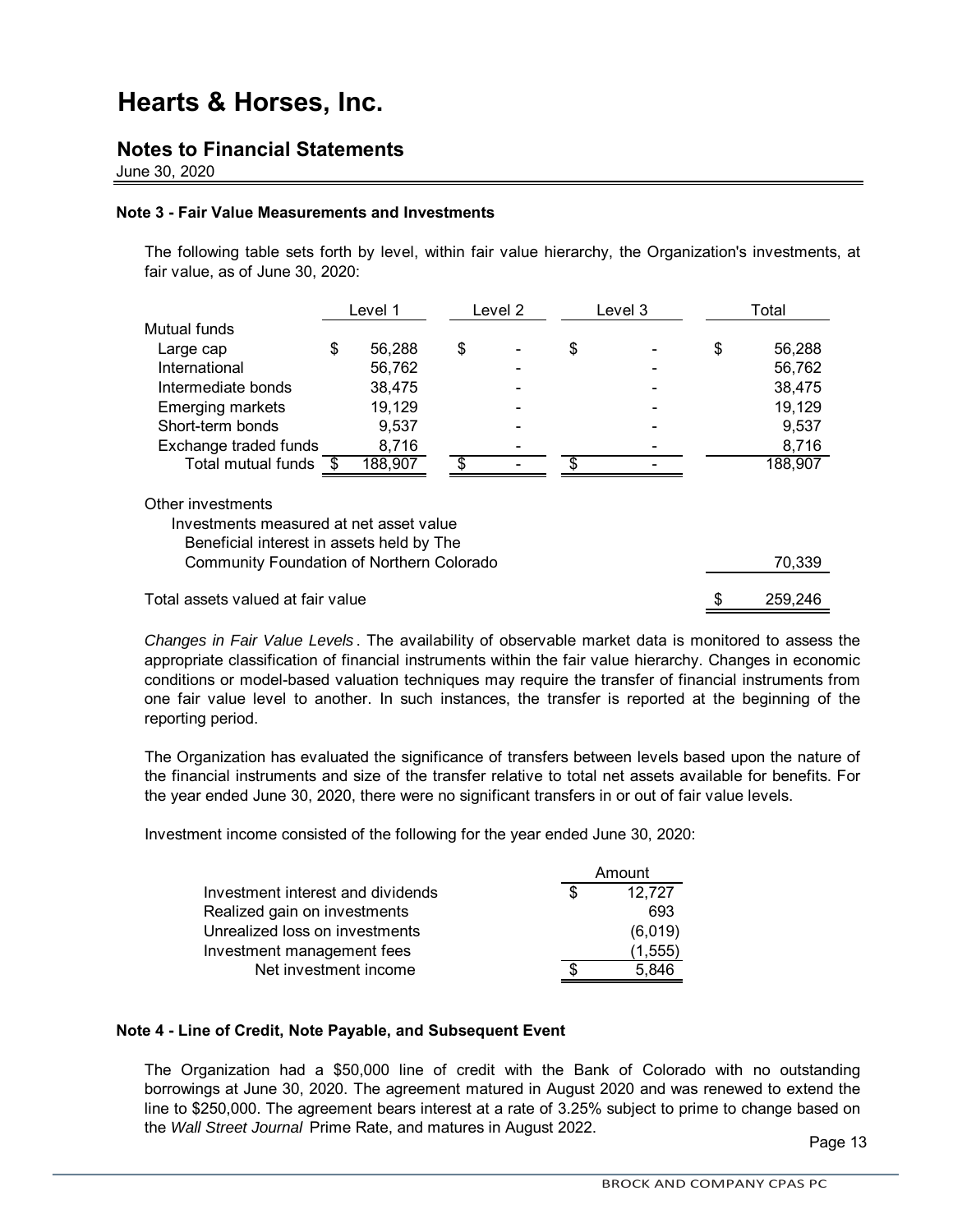### **Notes to Financial Statements**

June 30, 2020

#### **Note 4 - Line of Credit, Note Payable, and Subsequent Event (continued)**

The Organization has a long-term note with the United States Small Business Administration under the Paycheck Protection Program (PPP). The PPP loan program provides for forgiveness of the loan if the Organization expends the proceeds for qualified purposes and complies with other requirements. The Organization has expended all funds as of June 30, 2020 and expects to meet the criteria and will apply for loan forgiveness. The loan, as structured at June 30, 2020, is due in monthly installments of \$6,298, including interest of 1.00% beginning in November 2020. The loan is unsecured and matures in April 2022. The outstanding balance at June 30, 2020 is \$111,900.

Scheduled maturities of the long-term note payable is as follows at June 30, 2020:

| Year | Amount |         |  |
|------|--------|---------|--|
| 2021 | S      | 49,223  |  |
| 2022 |        | 62,677  |  |
|      | S      | 111,900 |  |

#### **Note 5 - Net Assets With Donor Restrictions**

The following summarizes the changes in net assets with donor restrictions:

|                              |                | July 1, 2019 |          |        |          |           |                |    | June 30, 2020 |
|------------------------------|----------------|--------------|----------|--------|----------|-----------|----------------|----|---------------|
|                              | <b>Balance</b> |              | Receipts |        | Releases |           | <b>Balance</b> |    |               |
| <b>UBER Scholarship Fund</b> |                | 191.103      |          | 1.249  |          | ۰         |                |    | 192.352       |
| Horse fund                   |                | 15.081       |          | 27.131 |          | (22.259)  |                |    | 19.953        |
|                              |                | 206,184      | S        | 28,380 | S        | (22, 259) |                | \$ | 212,305       |

#### **Note 6 - Board Designated Net Assets and Endowments**

The following summarizes the changes in endowment funds for the years ended June 30, 2020:

|                                     | Amount |        |  |  |  |
|-------------------------------------|--------|--------|--|--|--|
| Endowment net assets, July 1, 2019  |        | 9,972  |  |  |  |
|                                     |        |        |  |  |  |
| Transfer of undesignated net assets |        | 60,500 |  |  |  |
| Interest and dividends              |        | 1,018  |  |  |  |
| Net realized and                    |        |        |  |  |  |
| unrealized loss                     |        | (589)  |  |  |  |
| Investment advisory fees            |        | 562    |  |  |  |
| Change in endowment net assets      |        | 60,367 |  |  |  |
|                                     |        |        |  |  |  |
| Endowment net assets, June 30, 2020 |        | 70,339 |  |  |  |